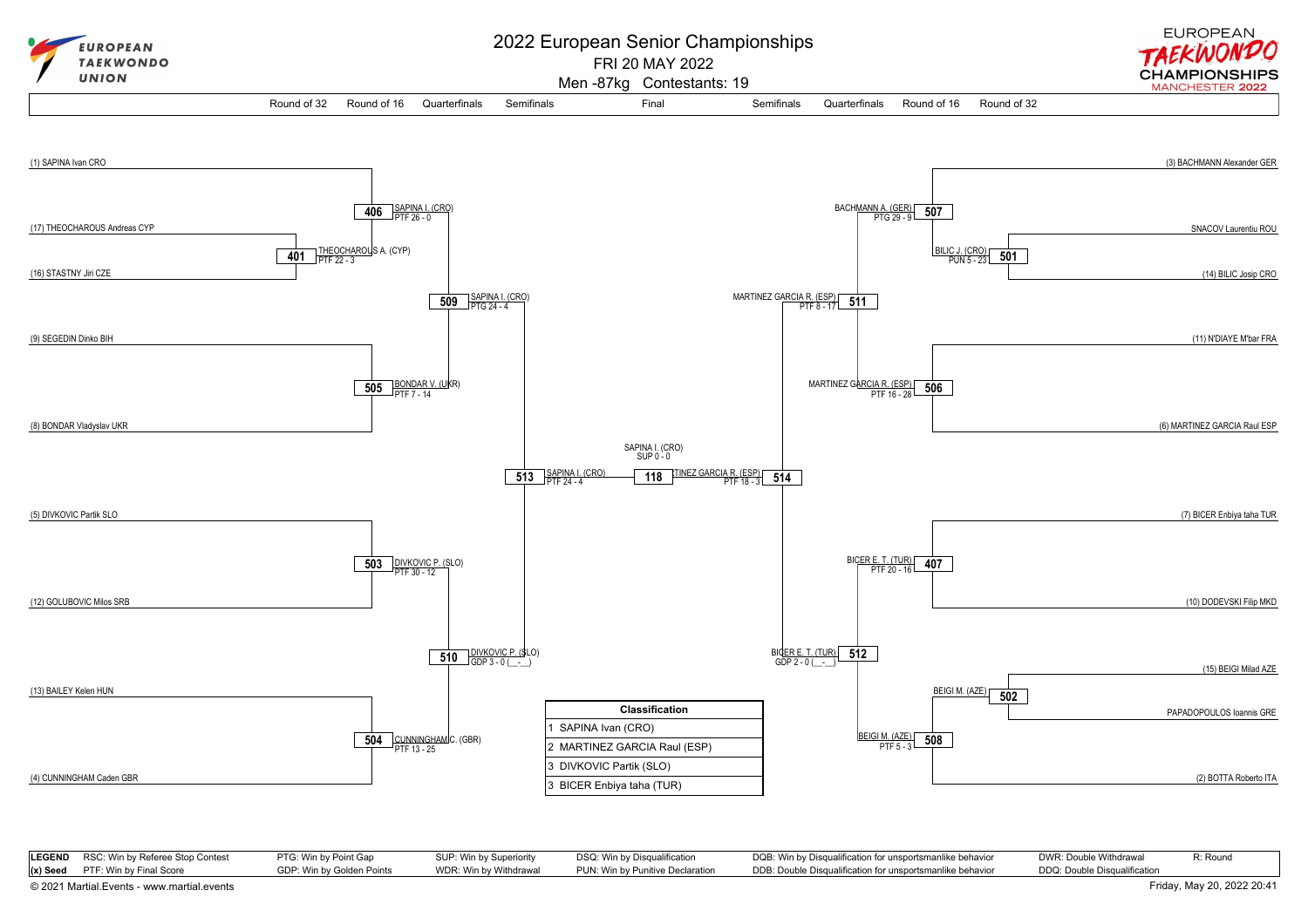

| <b>LEGEND</b> RSC: Win by Referee Stop Contest | PTG: Win by Point Gap     | SUP: Win by Superiority | DSQ: Win by Disqualification     | DQB: Win by Disqualification for unsportsmanlike behavior | DWR: Double Withdrawal       | R: Round |
|------------------------------------------------|---------------------------|-------------------------|----------------------------------|-----------------------------------------------------------|------------------------------|----------|
| $(x)$ Seed PTF: Win by Final Score             | GDP: Win by Golden Points | WDR: Win by Withdrawal  | PUN: Win by Punitive Declaration | DDB: Double Disqualification for unsportsmanlike behavior | DDQ: Double Disqualification |          |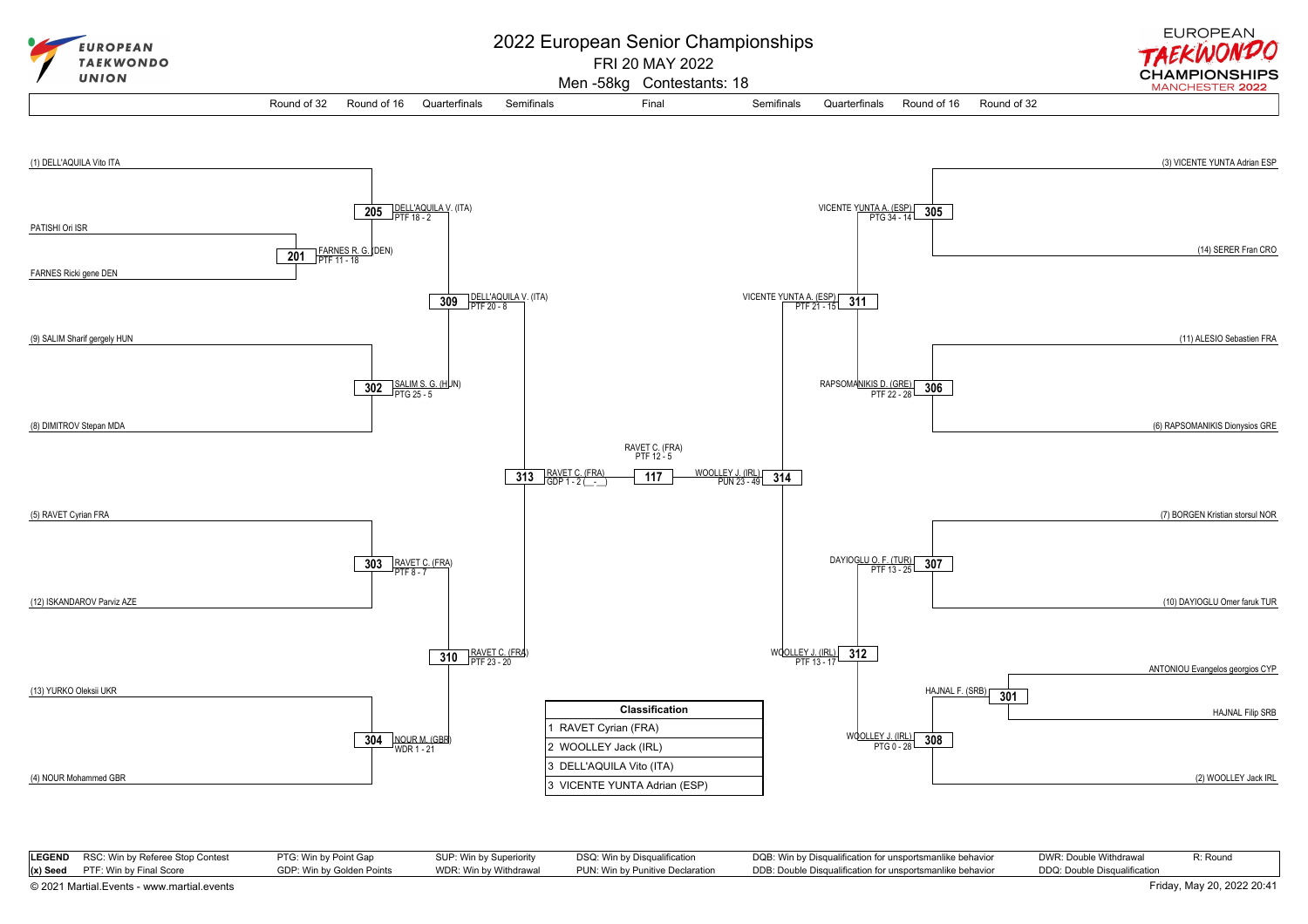

| <b>LEGEND</b> RSC: Win by Referee Stop Contest | PTG: Win by Point Gap     | SUP: Win by Superiority | DSQ: Win by Disqualification     | DQB: Win by Disqualification for unsportsmanlike behavior | DWR: Double Withdrawal       | R: Round |
|------------------------------------------------|---------------------------|-------------------------|----------------------------------|-----------------------------------------------------------|------------------------------|----------|
| $(x)$ Seed PTF: Win by Final Score             | GDP: Win by Golden Points | WDR: Win by Withdrawal  | PUN: Win by Punitive Declaration | DDB: Double Disqualification for unsportsmanlike behavior | DDQ: Double Disqualification |          |
| © 2021 Martial.Events - www.martial.events     |                           |                         |                                  |                                                           | Friday, May 20, 2022 20:41   |          |